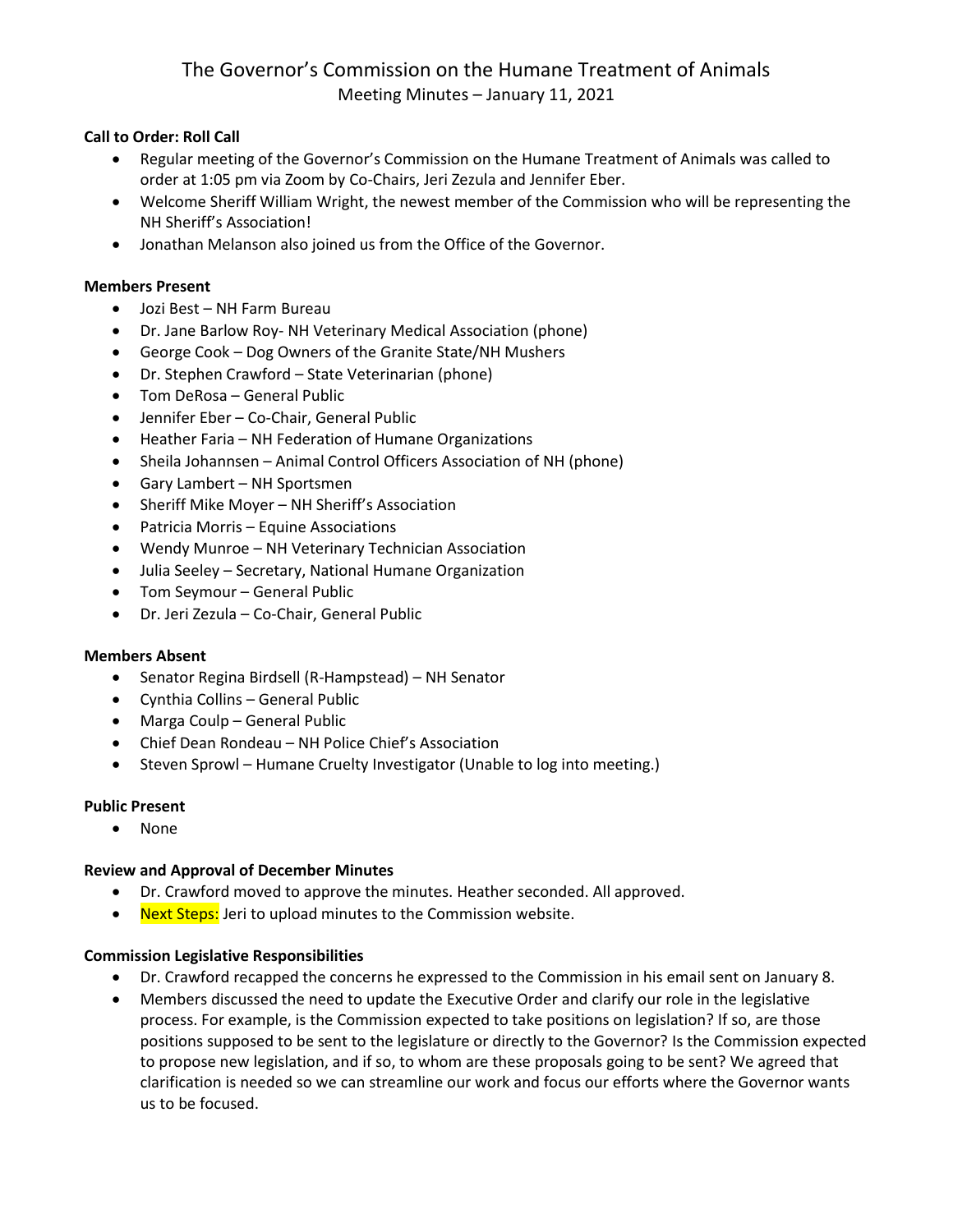# The Governor's Commission on the Humane Treatment of Animals Meeting Minutes – January 11, 2021

• Next Steps: Jeri and Jen to send recommended edits to the Executive Order and a list of questions about the Commission's specific roles and responsibilities to Jonathan Melanson. Jonathan with review the request with the Governor and let us know how the Governor received it.

#### **2021 LSR's Review**

- Members voted on the two bills for which we have text:
	- $\circ$  HB 92: Establishing a committee to study best practices for companion animal groomers.
		- Commission voted to monitor and agreed that the language needs to be amended.
	- $\circ$  HB 174: Relative to reporting a collision between a cat and a motor vehicle.
		- Commission voted to support this bill. Dr. Crawford abstained.
- Next Steps: George to update the 2021 voting grid with these votes. Julia to send updated LSR chart with additional bill text/numbers. Commission to vote on remaining bills at the next meeting.

#### **Commission Vacancies**

Jonathan is continuing to look into filling the UNH Co-Op seat and House of Representative seat.

#### **DOJ Reporting of Animal Cruelty Cases**

No update from Jonathan has been provided.

### **Input on 14-day period for status hearing under RSA 644:8**

Waiting on an update from Steven Sprowl.

### **Commission Manual Update**

- No update on the AG's review of the manual.
- Jeri is working to get the Commission resources onto a government server.
- The Commission has permission post the manual on the police training website in addition to the DOJ website.

#### **NHPSTC Communication**

- Commission has been invited to submit news posts (not related to legislation) to the New Hampshire Police Standards and Training Council. We agreed that the first message would be an introduction of who we are and to let them know we are available as a resource.
- Next Steps: Jeri to provide news post language to the NHPSTC.

#### **New Cruelty Cases**

- The website has been updated with articles on two cases.
- Next Steps: Jen to request more information as to why the Manchester case in which a man killed a cat by slamming it against a car involved misdemeanor, not felony, animal cruelty charges.

#### **Member/Guest Comments/Questions**

 Jeri shared information she received regarding a grant program from the Association of Prosecuting Attorneys. The funding is available to help with investigations and address costs that are not covered in the cost of care fund. She also mentioned that the ALDF, HSUS, and ASPCA can also help cover costs.